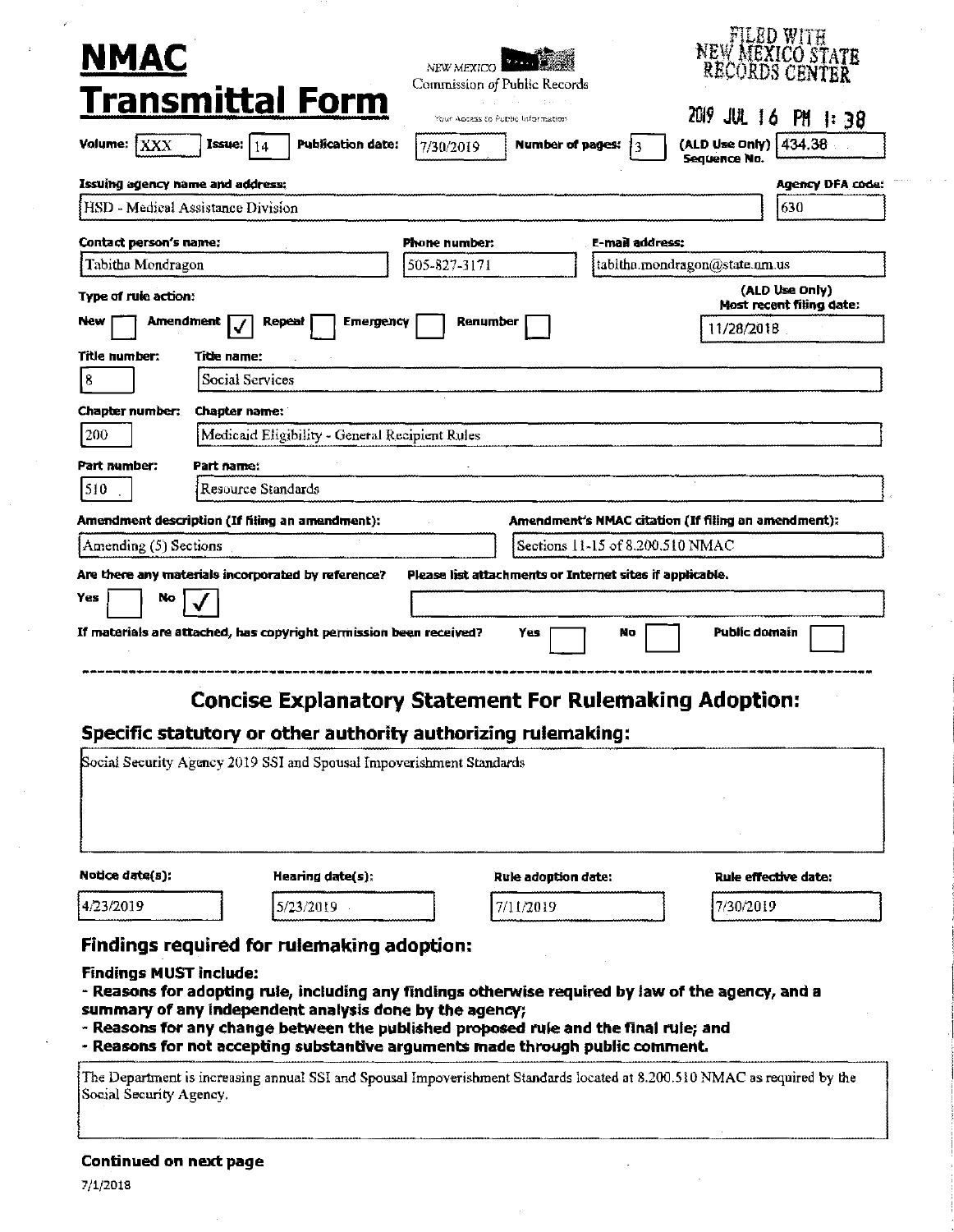\$117,240. **20l9 JUL** I *6* **PH f: 38 AA.** On or after January 1, 2015, the state minimum is \$31,290 and the federal maximum CSRA is \$119,220. **BB.** On or after January 1, 2016, the state minimum is \$31,290 and the federal maximum CSRA is \$119,220. **CC.** On or after January 1, 2017, the state minimum is \$31,290 and the federal maximum CSRA is \$120,900. **DD.** On or after January 1, 2018, the state minimum is \$31,290 and the federal maximum CSRA is

\$123,600. **EE.** On or after January 1, 2019. the state minimum is \$31,290 and the federal maximum CSRA is \$126,420.

[8.200.510.11 NMAC - Rp, 8.200.510.11 NMAC, 7/1/2015; A/E, 1/1/2016; A/E, 3/1/2017; A/E, 8/30/2018; A/E, 4/11/2019; A, 7/30/2019]

**8.200.510.12 POST-ELIGIBILITY CALCULATION (MEDICAL CARE CREDIT):** Apply applicable deductions in the order listed below when determining the medical care credit for an institutionalized spouse.<br>DEDUCTION AMOUNT **DEDUCTION** 

| А. |     | Personal needs allowance for institutionalized spouse: |         |
|----|-----|--------------------------------------------------------|---------|
|    | (1) | July 1, 2018                                           | \$72    |
|    | (2) | July 1, 2017                                           | \$70    |
| В. |     | Minimum monthly maintenance needs allowance (MMMNA):   |         |
|    | (I) | July 1, 2018                                           | \$2,058 |
|    | (2) | July 1, 2017                                           | \$2,030 |

**C.** The community spouse monthly income allowance (CSMIA) is calculated by subtracting the community spouse's gross income from the MMMNA:

(1) If allowable shelter expenses of the community spouse exceeds the minimum allowance then deduct an excess shelter allowance from community spouse's income that includes: expenses for rent; mortgage (including interest and principal); taxes and insurance; any maintenance charge for a condominium or cooperative; and an amount for utilities (if not part of maintenance charge above); use the standard utility allowance (SUA) deduction used in the food stamp program for the utility allowance.

|          | ${\bf (a)}$               | July 1, 2018                                         | \$617   |
|----------|---------------------------|------------------------------------------------------|---------|
|          | (b)                       | July 1, 2017                                         | \$609   |
| $\rm(2)$ |                           | Excess shelter allowance may not exceed the maximum: |         |
|          | [ <del>(a)</del>          | July 1, 2018                                         | \$1,032 |
|          | (b)                       | Jan. 1, 2018                                         | \$1,060 |
|          | $\left(\textbf{e}\right)$ | July 1, 2017                                         | \$993]  |
|          | (a)                       | Jan. 1, 2019                                         | \$1,103 |
|          | (b)                       | July 1, 2018                                         | \$1,032 |
|          | (c)                       | Jan. 1, 2018                                         | \$1,060 |
|          | $(\mathbf{d})$            | July 1, 2017                                         | \$993   |
|          |                           |                                                      |         |

D. Any extra maintenance allowance ordered by a court of jurisdiction or a state administrative hearing officer.

**E.** Dependent family member income allowance (if applicable) calculated as follows: 1/3 X **MMMNA-** dependent member's income).

**F.** Non-covered medical expenses.

G. The maximum total of the community spouse monthly income allowance and excess shelter deduction may not exceed  $[$3,090]$  \$3,161.

[8.200.510.12 NMAC - Rp, 8.200.510.12 NMAC, 7/1/2015; A/E, 3/1/2017; A/E. 8/30/2018; A/E, 4/11/2019; A, 7/30/2019]

**8.200.510.13 AVERAGE MONTHLY COST OF NURSING FACILITIES FOR PRIVATE PATIENTS USED** IN **TRANSFER OF ASSET PROVISIONS:** Costs of care are based on the date of application registration. **DATE DATE AVERAGE COST PER MONTH** 

| А.  | July 1, 1988 - Dec. 31, 1989  |
|-----|-------------------------------|
| В.  | Jan. 1, 1990 - Dec. 31, 1991  |
| -C. | Jan. 1, 1992 - Dec. 31, 1992. |

\$1,726 per month \$2,004 per month \$2,217 per month

!' lJ,Jl,lJ **W** ll il. NEW MEXICO STATE **RECORDS CENTER**